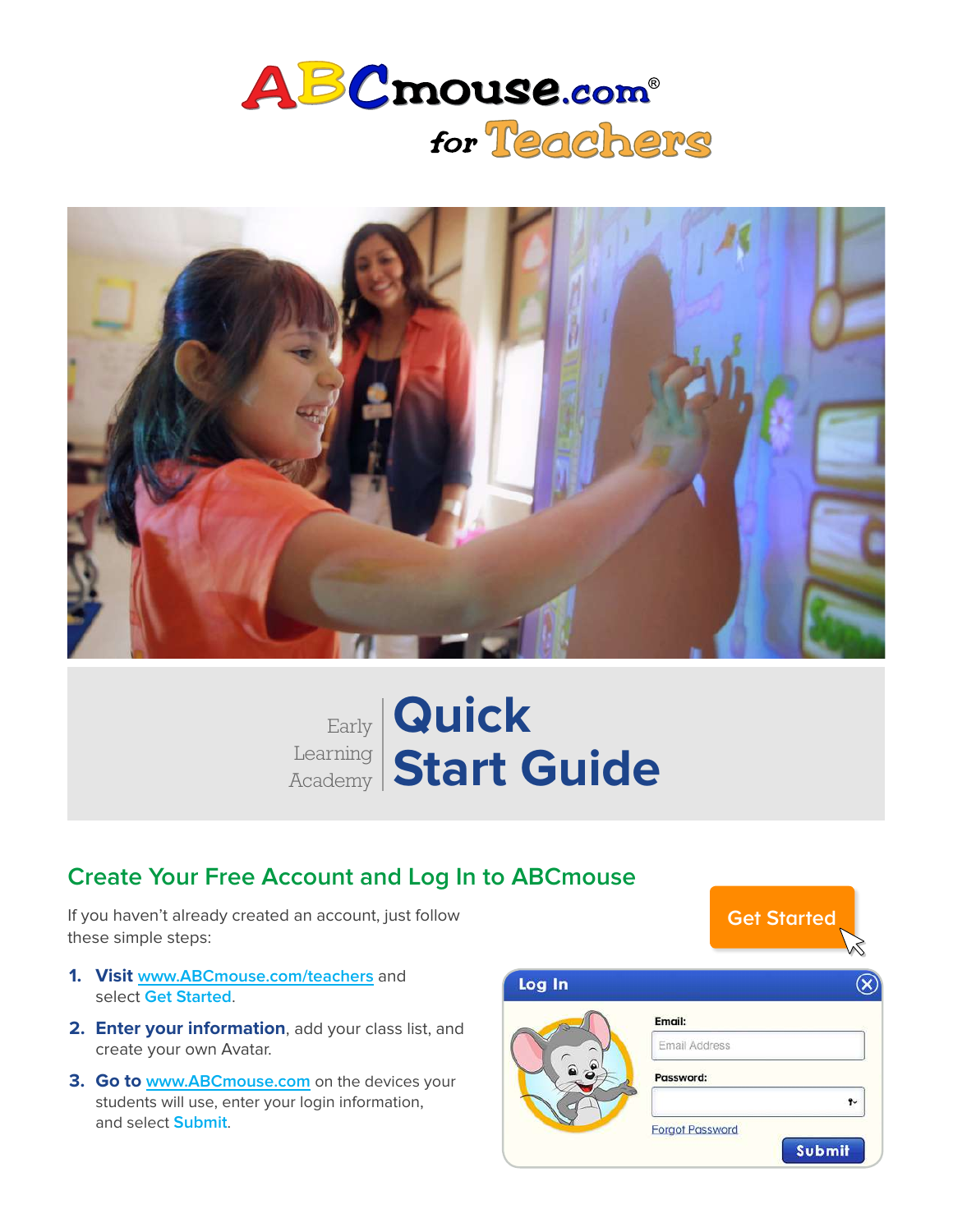## **Getting Started Checklist**

## M Add Students and Set Learning Path Levels

Using the Curriculum Scope and Sequence provided on pages 5 and 6 in this guide, determine the level that is best for each student in order to personalize learning. From your **Teacher Homepage**, select **Set Learning Path Levels** within **Class Management**.

|                                     |                      |            | whole-group instruction     |
|-------------------------------------|----------------------|------------|-----------------------------|
| <b>A</b> Cmouse.com<br>for Teachers | Plan<br><b>Teach</b> | Monitor    | <b>Miss Melanie</b><br>More |
| Homepage > Class Roster             |                      |            |                             |
| Miss Melanie's Class                |                      | Delete All | <b>Upload Roster</b>        |
| Student Name v                      | Learning Path Level  | Gender     | <b>Family Contact Email</b> |
| <b>Add Student</b><br>G             |                      |            |                             |
| Miss Melanie (Me)                   | Level I              | F          | $\sim$                      |
| Kyle Hernandez                      | Level 2              | F          | hernandez@roodel.mil        |
| Ellie Chen                          | Level 10             | M          | e_chen@gmail.com            |
| Aaran Wilson                        | ToddlerTime          | M          | aawilson_123@gmail.com      |

## □ Prepare Your Classroom Devices

**If students will be using tablets, make sure that the ABCmouse app has been installed on each device.** 

**If students will be using ABCmouse on computers, create a shortcut:** On each computer, visit **[www.ABCmouse.com](https://www.abcmouse.com/html5#abc/student_home)**, select **Log In**, and enter your login information. This will take you to the **Class Login** page. Bookmark this page in your browser so that students can quickly log in.

**To differentiate Learning Paths for your students, use the drop down to increase or decrease the levels**

**Set your own Learning Path Level to the grade you teach to use in** 



## **Decide How Your Students** Will Use ABCmouse

**Student-Directed:** Let students freely explore ABCmouse!

#### **ABCmouse Step-by-Step Learning Path:** Have students follow the Learning Path to complete activities in a carefully designed sequence.

**Teacher-Guided:** Use the **Plan** section of your **Teacher Homepage** to create custom playlists around specific themes or Learning Objectives. Students will find playlists you assign in their **My Lessons** section.



**You will remain logged in on a device until you log out.**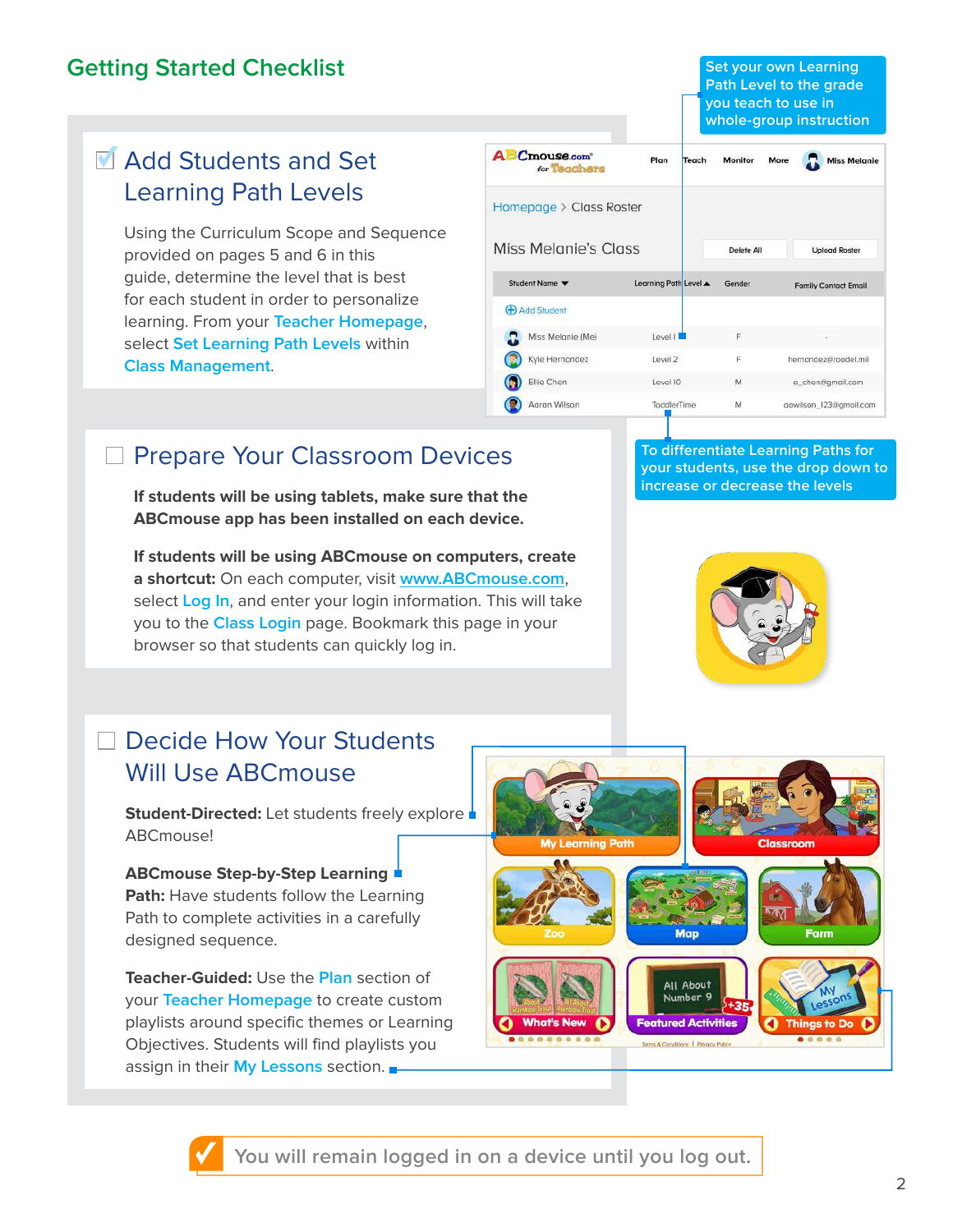### **Access Your Teacher Homepage**

The **Teacher Homepage** is where you can find your ABCmouse teacher tools and resources. You can access it at any time by going to **www.ABCmouse.com** and selecting **Back to Teacher Homepage** from the **Class Login** page.



| <b>To customize ABCmouse</b><br>content to your scope and<br>sequence and view premade,<br><b>ABCmouse collections</b> | or small group                                             | To show activities to a whole                                                                                       |                | To view students'<br>progress toward<br>meeting usage goals |  |
|------------------------------------------------------------------------------------------------------------------------|------------------------------------------------------------|---------------------------------------------------------------------------------------------------------------------|----------------|-------------------------------------------------------------|--|
| <b>ABCmouse.com</b> ®<br>for Teachers                                                                                  |                                                            | Plan<br>Teach                                                                                                       | <b>Monitor</b> | <b>Miss Melanie</b><br>More                                 |  |
| <b>Welcome, Miss Melanie</b>                                                                                           |                                                            |                                                                                                                     |                |                                                             |  |
|                                                                                                                        |                                                            |                                                                                                                     |                |                                                             |  |
| Plan( )                                                                                                                |                                                            | Teach $\ominus$                                                                                                     |                | Monitor $\Theta$                                            |  |
| <b>Classroom Tools</b>                                                                                                 | Communicate                                                | Support                                                                                                             |                | <b>Student Login</b>                                        |  |
| <b>Update Class Roster</b><br>Set Learning Path Levels<br><b>Manage Groups</b>                                         | Manage Family Invitations<br><b>Share Progress Reports</b> | <b>View Curriculum Overview</b><br>Watch How-to Videos<br><b>FAQS</b><br><b>Get Support</b><br><b>Give Feedback</b> |                | Go to ABCmouse                                              |  |
| To monitor the current Learning<br>Path levels of your students                                                        |                                                            | To invite families and view<br>who has redeemed home<br>access to ABCmouse                                          |                | To access the<br><b>Student Login page</b>                  |  |

#### **Integrate ABCmouse into Your Curriculum**

With more than 9,000 ABCmouse Learning Activities, connections to your scope and sequence are plentiful! You can use this content and the **Playlist Builder** to support whole-group or small-group instruction, technology-based and offline centers, lab time, and home use.

#### **Small-Group Instruction**

Differentiate for students to intervene or extend their learning.

#### **Whole-Group Instruction**

Use videos or books to introduce concepts and/or academic language, and use games to build fluency and automaticity.

#### **Independent Student Center: Technology-Based and Offline**

Select activities, Printables, or the Learning Path to practice concepts and skills.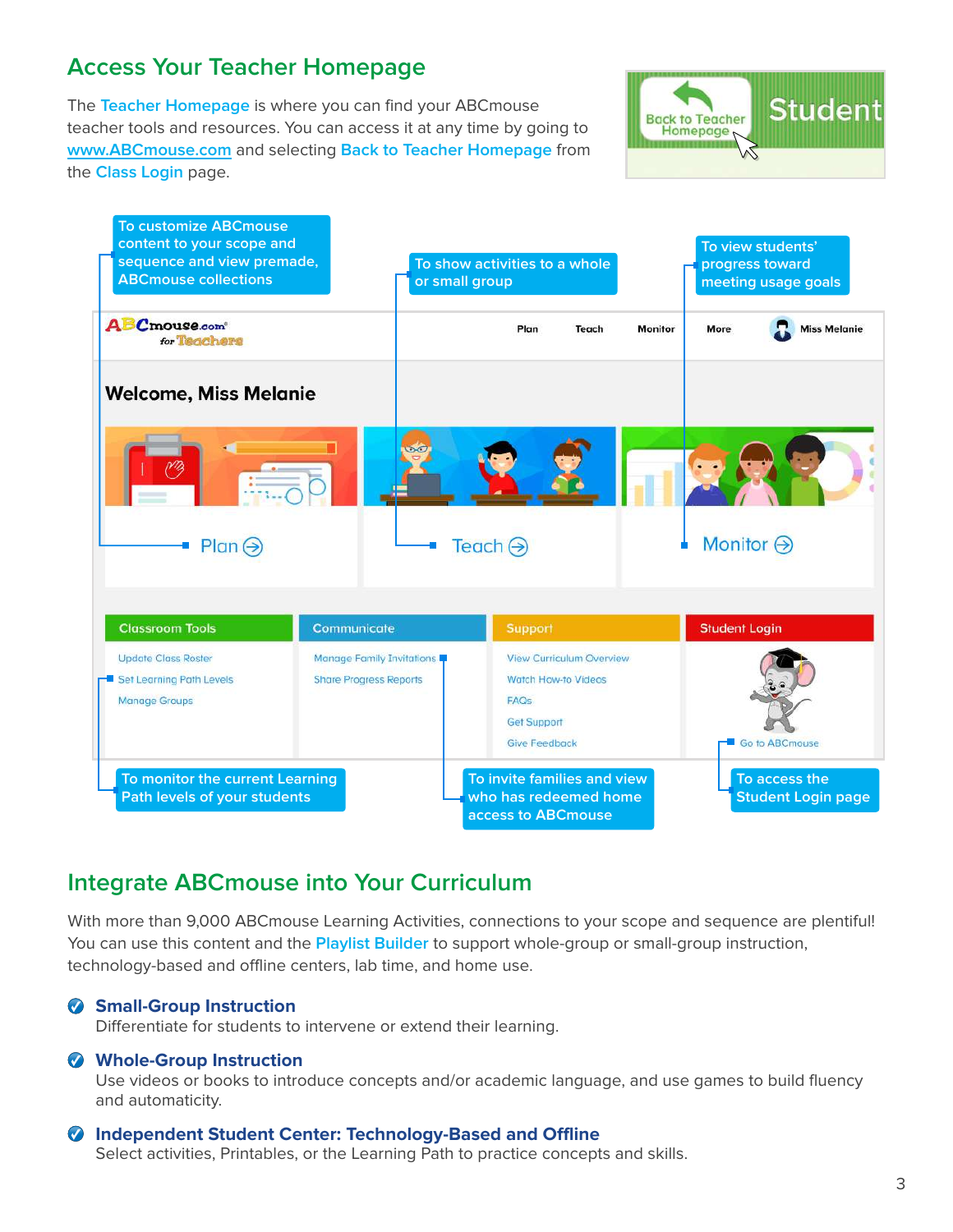## **Build Custom Playlists**

- **1.** Select **Plan** from your **Teacher Homepage**.
- **2.** Choose **My Playlists** and select **Build Playlist**.
- **3.** Use the **Search** bar or filters on the left to find activities.
- **4.** Add activities. You can view, organize, or remove an activity from your playlist by clicking **View Selected**.
- **5.** When you're finished, select **Save Playlist**, name your playlist, and add a description.
- **6.** Go back to the **My Playlists** section to assign them to students or to create more!



**Your students will find assigned playlists in the My Lessons section of their Student Homepages.**

#### **Monitor Student Progress**

**ABCmouse.com**\*

Dashboard > Monitor

**ABC Mouse** 

for Thanhare

View Class | View Assignments

Student

Kyle Hernandez

Ellie Chen

**Aaran Wilson** 

**Click on specific student names for a more detailed view of each student's activity**

Use the **Monitor** section from your **Teacher Homepage** to view students' progress toward meeting ABCmouse usage goals and completing assignments.

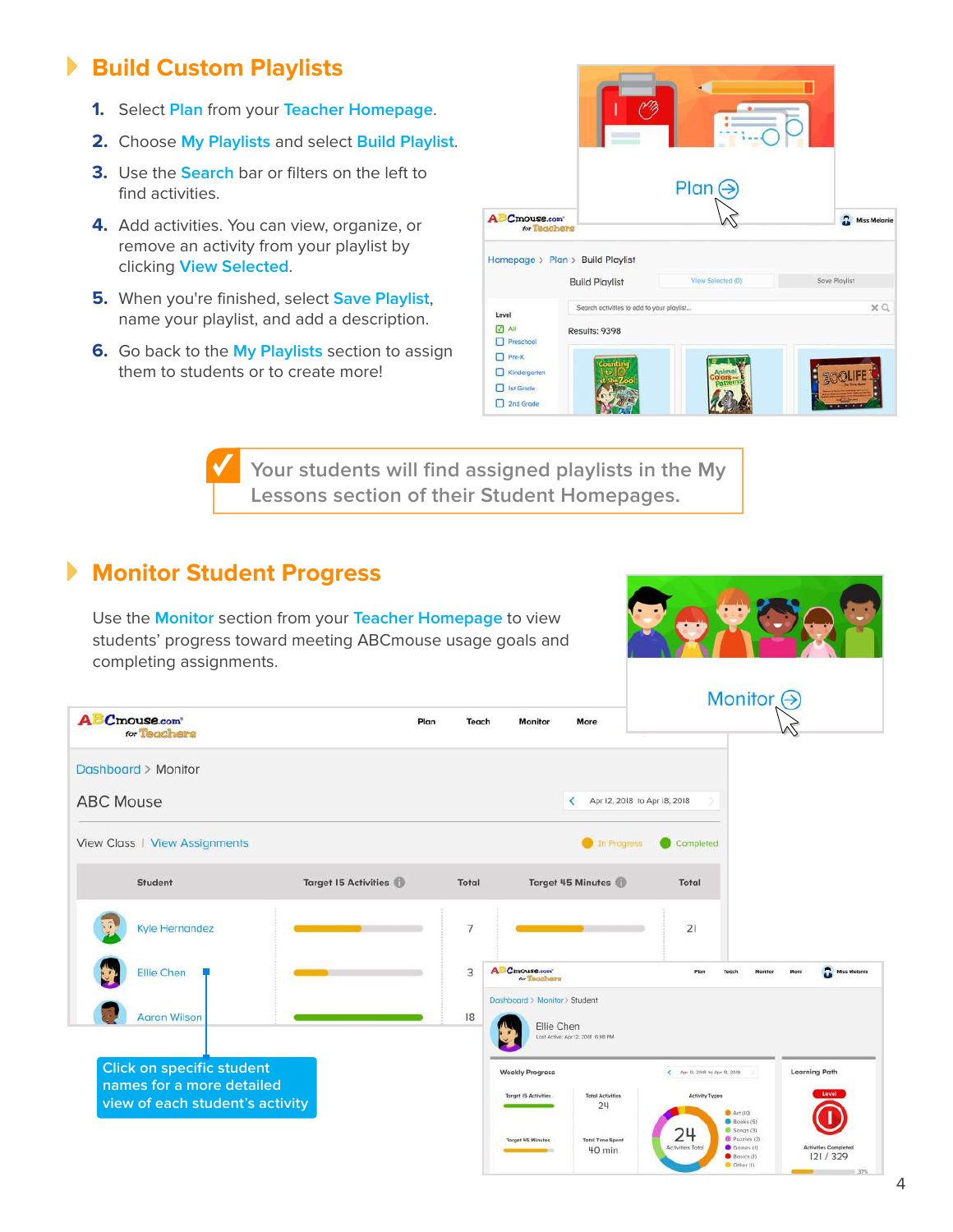## **Curriculum Scope and Sequence**

Use this table as a reference when setting Learning Path levels for your students and to see the possible uses of ABCmouse in your classroom.

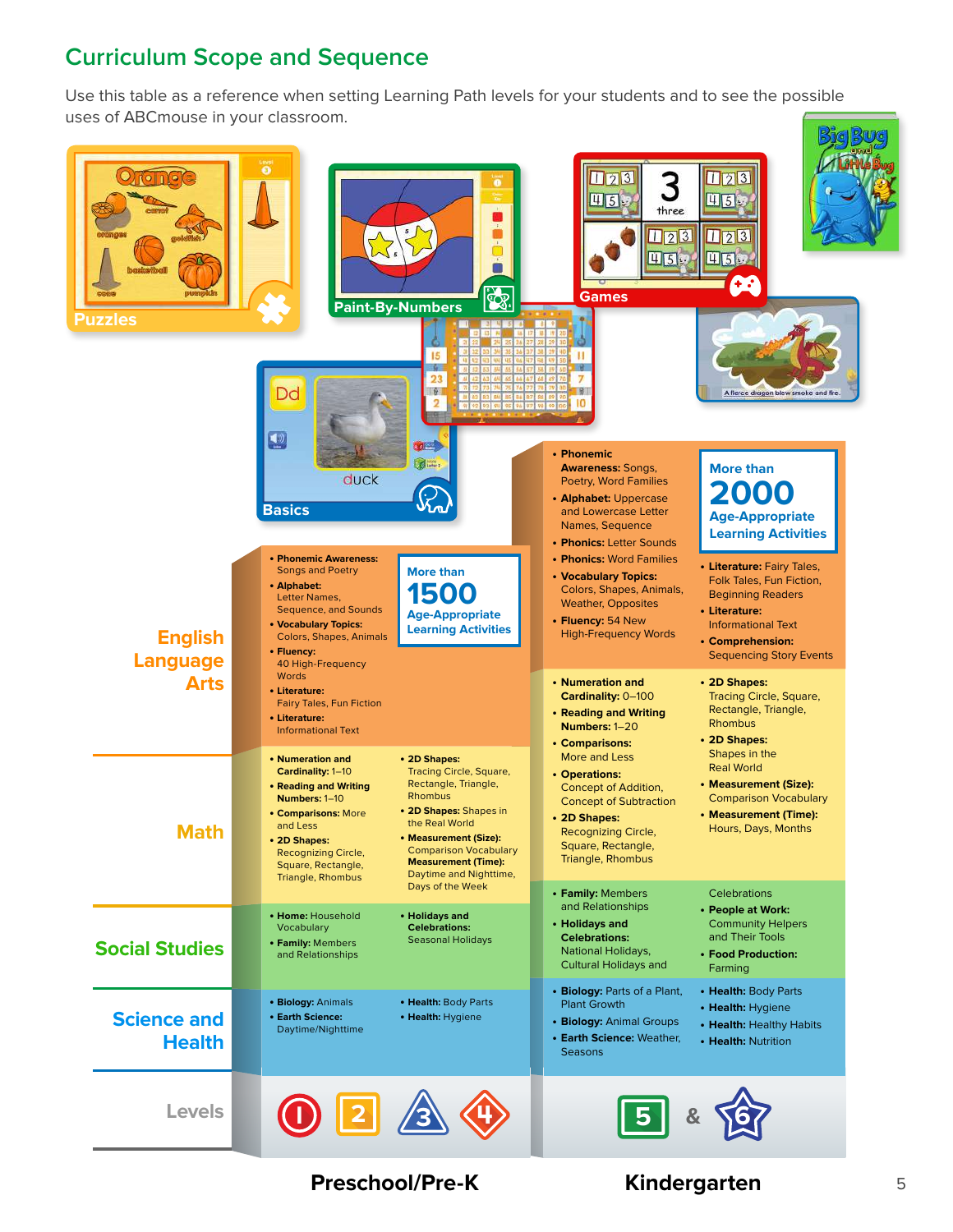## **Curriculum Scope and Sequence** (cont.)





**Printables**

**• Comprehension:** Story Elements, Fact, Fiction, Opinion, Informational Text Features **• Language:** Sentences, Contractions, Parts of Speech, Plurals **• Writing:** Process

**More than 2000 Age-Appropriate Learning Activities**

Adding and Subtracting Two-Digit Numbers without and with Regrouping **• Problem-Solving:** Word Problem Strategies **• 2D Shapes:** Characteristics **• 3D Shapes:** Sphere, Pyramid, Cone, Cylinder, Cube, Rectangular Prism **• Data:** Pictographs, Bar Graphs

**• Operations:**







- **• Literature:** International Folk Tales, Fun Fiction, Biographies, Other Informational Texts
- **• Vocabulary/Decoding:** Prefixes and Suffixes, Multisyllabic Words
- **• Spelling:** CVC and CVCe Words, Letter Blends, Consonant Digraphs, R-controlled Vowels, Vowel Teams
- **• Comprehension:** Author's Purpose, Story Elements, Point of View, Inferences, Informational Text Features
- **• Fluency:** 90 New High-Frequency Words
- **• Fluency:** 60 Stepped Readers
- **• Numeration:** Counting 1–1000
- **• Numeration:** Skip Counting by 2s, 3s, 5s, and 10s within 1000
- **• Numeration:** Standard and Expanded Form (to 1000)
- **• Algebra:** Functions
- **• Operations:** Adding and Subtracting Three-Digit Numbers without and with Regrouping
- **• Problem Solving:** Addition and Subtraction Word Problems
- **• Problem Solving:** Word Problem Strategies, Two-Step Word Problems

**• Geography:** U.S. Regions **• Geography:** Map Skills **• History:** Timelines **• History:** Colonial America, American Independence **• History:** Immigration, Civil Rights

**• 2D Shapes:** Lines and Angles

**• Biology:** Characteristics of Living Things, Form and Function **• Biology:** Ecosystems and

**• Space Science:** Solar System Stars and Constellations

Adaptations

# **More than 1500 Age-Appropriate Learning Activities**

- **• Language:** Sentence Structure, Parts of Speech, Verb Tense, Subject/Verb Agreement, Compound Sentences
- **• Language:** Similes, **Onomatopoeia**
- **• Writing:** Process
- **• Writing:** Personal Narratives, How-to, and Opinion

#### **• 2D Shapes:**

Parallelograms, Trapezoids, Quadrilaterals

- **• Data:** Pictographs, Bar Graphs, Line Graphs
- **• Measurement (Money):** Making Change
- **• Measurement (Time):** Nearest Five Minutes
- **• Measurement (Length):** Standard Units, Metric Units
- **• Math Applications**
- **• Culture:** Communities, Traditions, Values, Beliefs, Diversity

**• Economics:** Needs and Wants, Producers and Consumers

- **• Physical Science:** Matter, Forces, Gravity, Magnetism
- **• Engineering:** Inventors and Inventions
- **• Health:** Body Systems, Hygiene, Nutrition, Exercise, Sleep, Disease/Injury Prevention





#### **First Grade Second Grade** 6

#### **• Phonemic Awareness: Syllables**

- **• Phonics:** CVC and CVCe Words, Letter Blends, Consonant Digraphs, R-controlled Vowels, Vowel Teams
- **• Vocabulary/Decoding:** Compound Words, Prefixes and Suffixes
- **• Fluency:** 90 New High-Frequency Words
- **• Fluency:** 50 Stepped **Readers**
- **• Literature:** Folk Tales, Fun Fiction, Poetry, Biographies, Other Informational Texts
- **• Numeration and Cardinality:** 1–120
- **• Numeration and Cardinality:** Skip Counting by 2s, 3s, 5s, and 10s within 120
- **• Numeration:** Number Line, Hundred Chart
- **• Numeration:** Ones, Tens, Hundreds
- **• Algebra:** Functions **• Operations:** Addition and
- Subtraction Facts within 20, Number Families
- **• Geography:** Continents and Oceans
- 
- 
- Independence
- Life Cycles, Habitats/
- **• Space Science:** Earth, Moon, and Sun
- 
- **• History:** American
- **• Biology:** Animal Adaptations,
- **• Earth Science:**
- 
- 
- 
- 
- 
- 
- 
- 
- Environments
- 
- -
- Weather, Climate
- 
- 
- 
- 
- **• Geography:** Map Skills
- **• History:** Colonial America
- 
- 
- 
- 
- 
- 
- 
- 
- 
- 
- 
- -
- - **• Physical Science:** Force and Motion, States of Matter
- **• History:** National Monuments **• Economics:** Jobs and Careers

**• History:** Women in History

**• Health:** Body Parts and Organs, Hygiene, Nutrition,

Exercise, Sleep